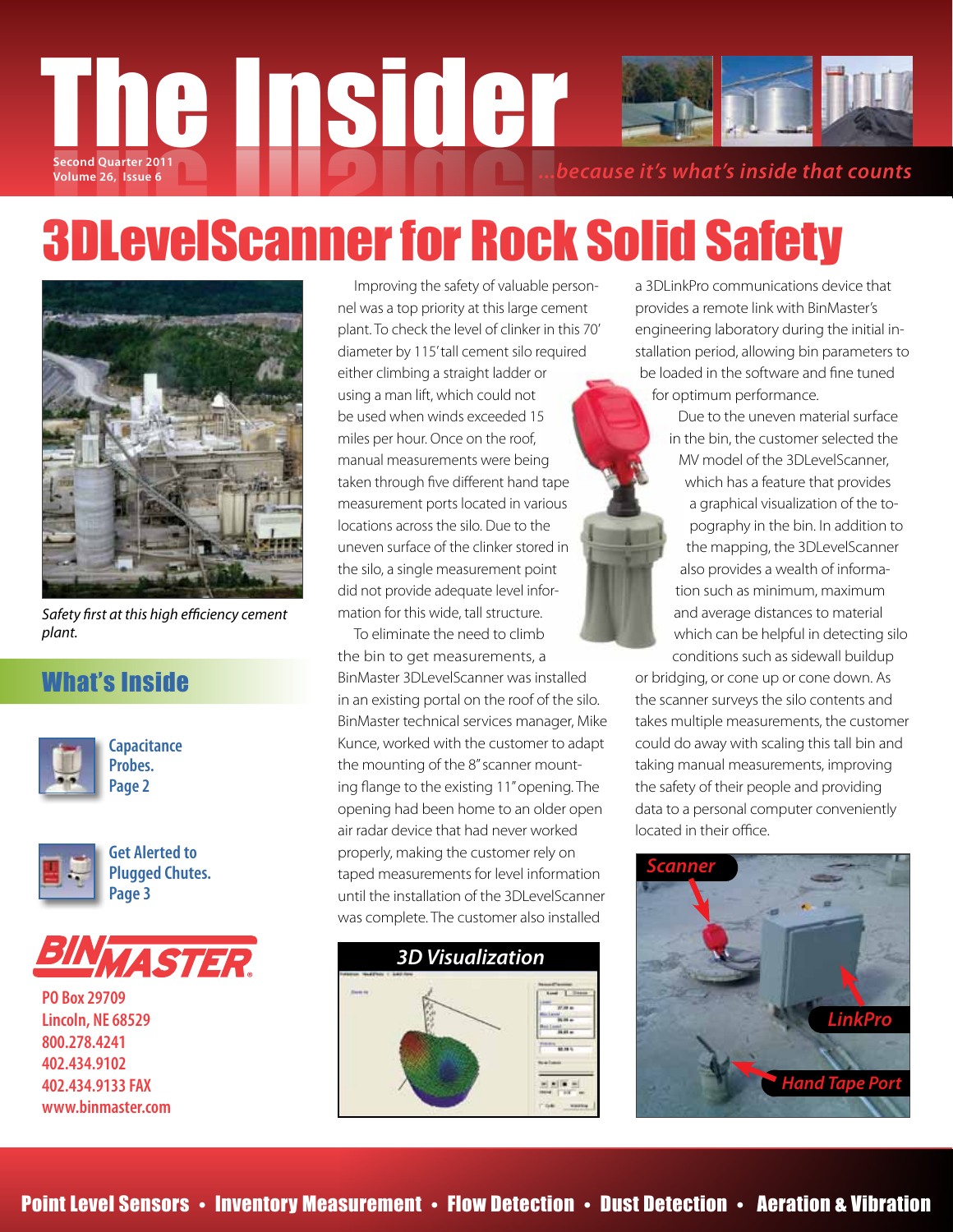# **Capacitance Probes: The long, the short and the bendable!**

 When it comes to capacitance probes, BinMaster offers the ultimate in flexibility for your toughest applications. Hazardous location approvals. 3-A and USDA recognized. Remote electronics. Flush mounts. Extended probes. Flexible cables. BinMaster has them all. If you don't see what you need, call us anyway. With our in-house machine shop and engineering staff, we will help you solve your level control dilemmas. Here are highlights on just a few of BinMaster's capacitance probes.



## Flexible, Extended Capacitance Probe

 The PROCAP capacitance probe with a flexible, extendable cable is designed for high, mid or low level detection when the capacitance probe must be mounted on the top of the bin. BinMaster's flexible probe is ideal for applications where a probe is used as a high level alarm or needs to be extended more than four feet. The probe is used for point level detection and process control for various solid, liquid and slurry materials. This flexible probe is ideal for use in grain, plastic pellets, cement, coal, aggregates, or any lump material that might bend, damage or break a rigid probe. The flexible probe can also be used in situations where the bin is small and it is impractical to put a hole in

the side of the bin, but a low level indicator is needed.

 The flexible capacitance probe is configured so the first 10 inches of the probe are rigid and the rest of the probe is flexible. The flexible ¼-inch diameter cable can be made any desired length up to a 35 foot maximum extension, which is sensitive to the end of cable when uncovered. For convenience and ease of installation, the cable can be cut to the desired length in the field. This flexible cable extension probe features "PRO-Shield" protection against false readings due to coating or buildup. The shielded probe also allows you to mount the probe in a standoff pipe or nozzle. BinMaster also offers a stainless steel flexible cable option for food and other sanitary applications.



#### Flush Mount Capacitance Probe

 The BinMaster PROCAP FL flush mount probe was designed for space constrained areas or applications where material flow or bridging might damage a standard probe. It is often used in materials such as coal, aggregates, gravel, or other heavy or chunky materials. The probe mounts flush on a vessel wall, conveyor housing or chute, so there is no equipment protruding into the tank. The flush mount probe detects the presence of material or level of material without the risk of damaging a standard probe that may bend or break when material is loaded into, or shifts in the tank.

 The standard polyethylene flush mount probe has a maximum temperature of 150°F (65°C), with the high temperature Teflon® probe handling the heat at temperatures up to 450°F (232°C). The flush mount probe is available in a hazardous location approved model that is listed for C/US Class II, Groups E, F & G. A special bin wall adapter is available when working with thick walls or angled hoppers to move the face of the probe flush or slightly protruding inside the vessel wall, eliminating false signals due to excessive buildup on the probe surface.



#### Bendable Probe

 This probe is for use in small hoppers and is typically used in the food industry in processing and filling systems as a high level indicator. What makes it unique is the probe can be bent to avoid obstructions in the vessel while still allowing adequate probe surface area to detect presence or absence of material. The bendable probe can be used in many

with a low dielectric constant.

solid materials; one popular use is in smaller mixers or containers for food processing applications, such as dehydrated food ingredients



**All models of PROCAP capaci**tance probes feature a convenient screw on/off, powder-coated cover for easy access to all internal components. BinMaster probes are interference-free, because they operate below the RF level, unlike competitive probes whose performance may be impacted by RF in the plant. "Quick-Set" calibration using two single-turn potentiometers allows the probe to be simply set to the desired sensitivity. Other features include a LED status light and handy, dual conduit entrances for improved wiring access. BinMaster's unique design also features flexible time delays allowing the user to set the timer differently for covered and uncovered conditions.

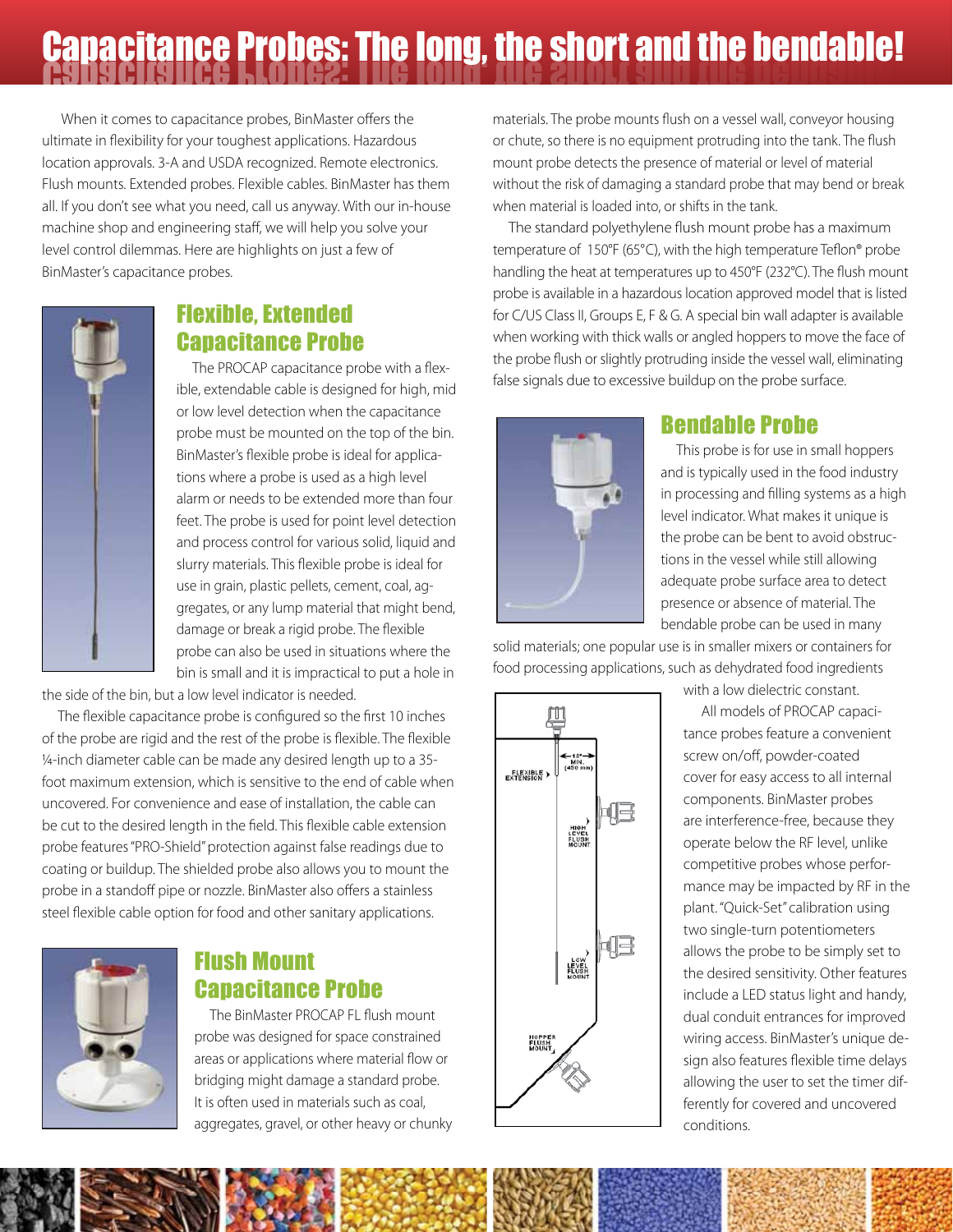# Get Alerted to Plugged Chutes!

 Plugged chutes can be a hassle, interrupting operations, and if not detected quickly ... can make quite a mess. For example, a plugged chute in a feed mill can prevent the proper portion of ingredients going into a formulation. Or, if the chute is feeding material onto a moving conveyor, such as feed being sprayed with molasses, you only want to spray the material if it is moving. Knowing when a chute is plugged can prevent shutdowns, such as ensuring coal is being fed into a furnace at a power plant consistently to keep the fire burning.

 BinMaster offers several devices that can be used to detect plugged chutes in a process operation or production environment. A non-intrusive, flow detection sensor can be installed on the chute to detect a flow



or no flow condition. The BinMaster Flow Detect 1000 can detect if there is an alert condition, flow status has changed, power has been lost, or communication between the sensor and the control console has been interrupted. The BinMaster flow detect system consists of two components – the FDS 1000 Remote Sensor Probe which is mounted in the chute or feeder – and the FDC 1000 Control Console which is mounted in an area accessible for users to read the console during operations.

 Point level devices can also be used to detect plugged chutes when properly installed in an application. The device must be mounted away from the flow stream and in a manner that it will detect the presence of material only during a plugged condition. This can

> be achieved by installing a pipe Y and then mounting the device in the leg of the Y. A diaphragm switch, rotary level sensor, capacitance probe, or vibrating rod can be used to detect when the chute is clogged. These devices can send

*Coal chutes and feed mills are common applications for plugged chute detection.*



an alert when the flow stops and material backs up into the Y detecting a no flow condition. Once the plugged chute condition is corrected, material falls away from the device and there is no longer an alarm condition.

### **Calendar**

See BinMaster® at these upcoming events.

**International BioMass Conference & Expo May 2 to 5, 2011 Booth 236 America's Center St. Louis, MO USA** 

**FEW (Fuel Ethanol Workshop) View June 27 to 30, 2011 Booth 428 Indianapolis Convention Center Indianapolis, IN USA** 



*A diaphragm switch is an economical plugged chute detector.*